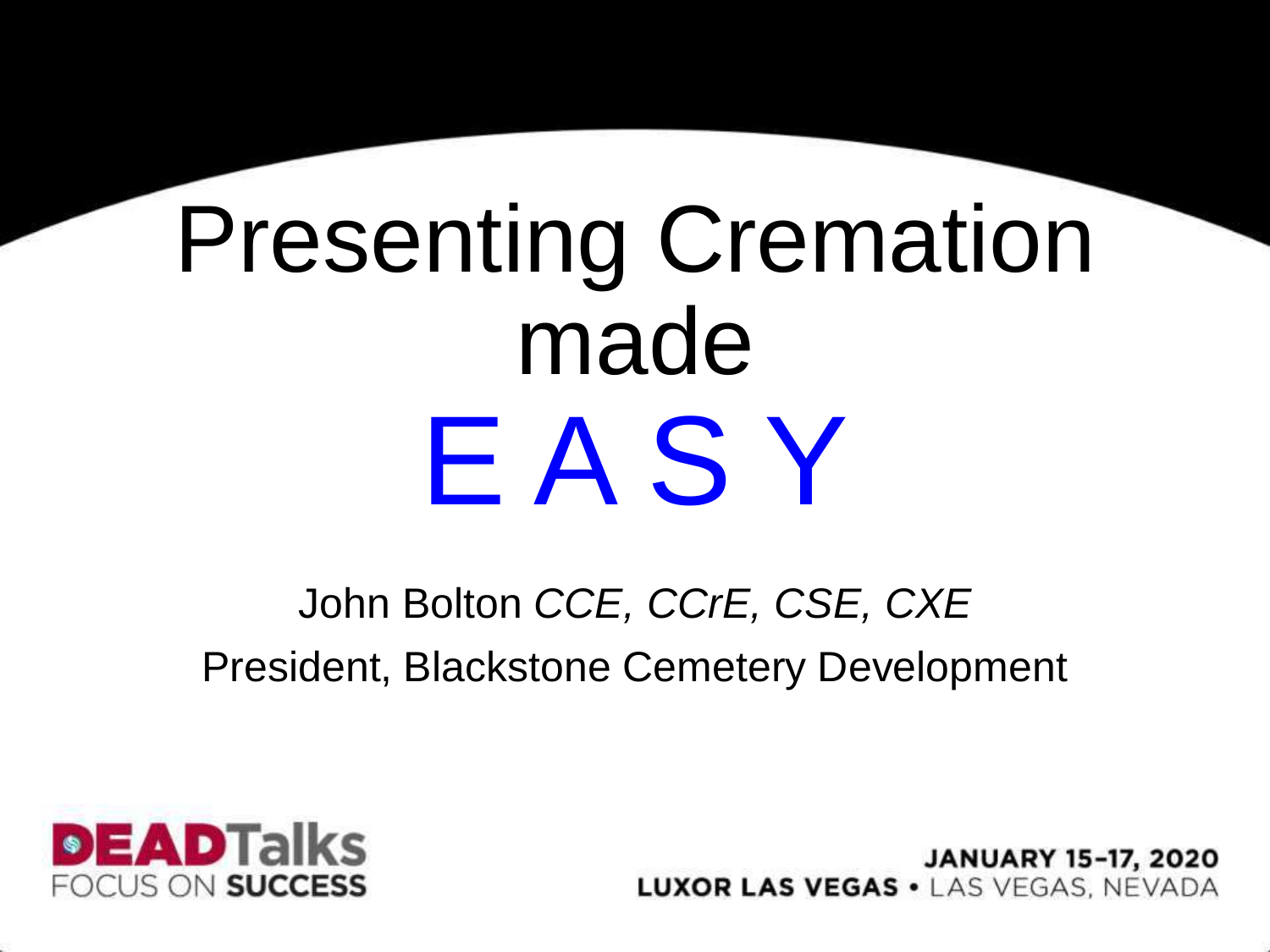

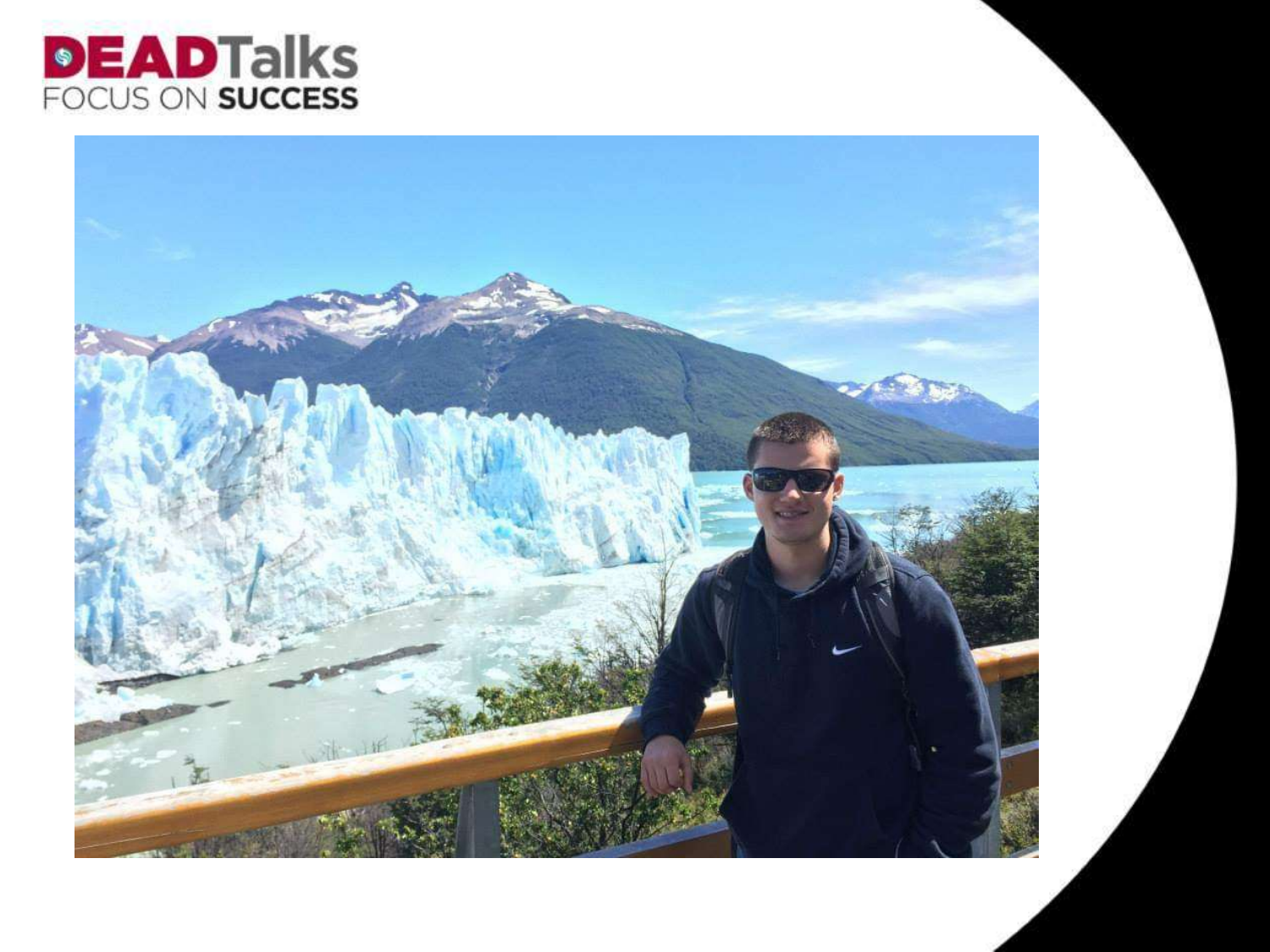

#### Why do people choose cremation?

- 1. Establish New Traditions
	- 1. 70% of BOOMERS do not want the same type of funeral experience as their parents or grandparents.
	- 2. Less than 35% of consumers believe a "religious" component is necessary at a funeral.

#### 2. Memorialization Options

- 1. Gone are the days where a family chooses to have a complete funeral with visitation followed by burial at a cemetery.
	- 1. Decreased from 26.6% in 2015 to 14.1% in 2018.
	- 2. 90% of all cemeteries and funeral homes only offer traditional offerings.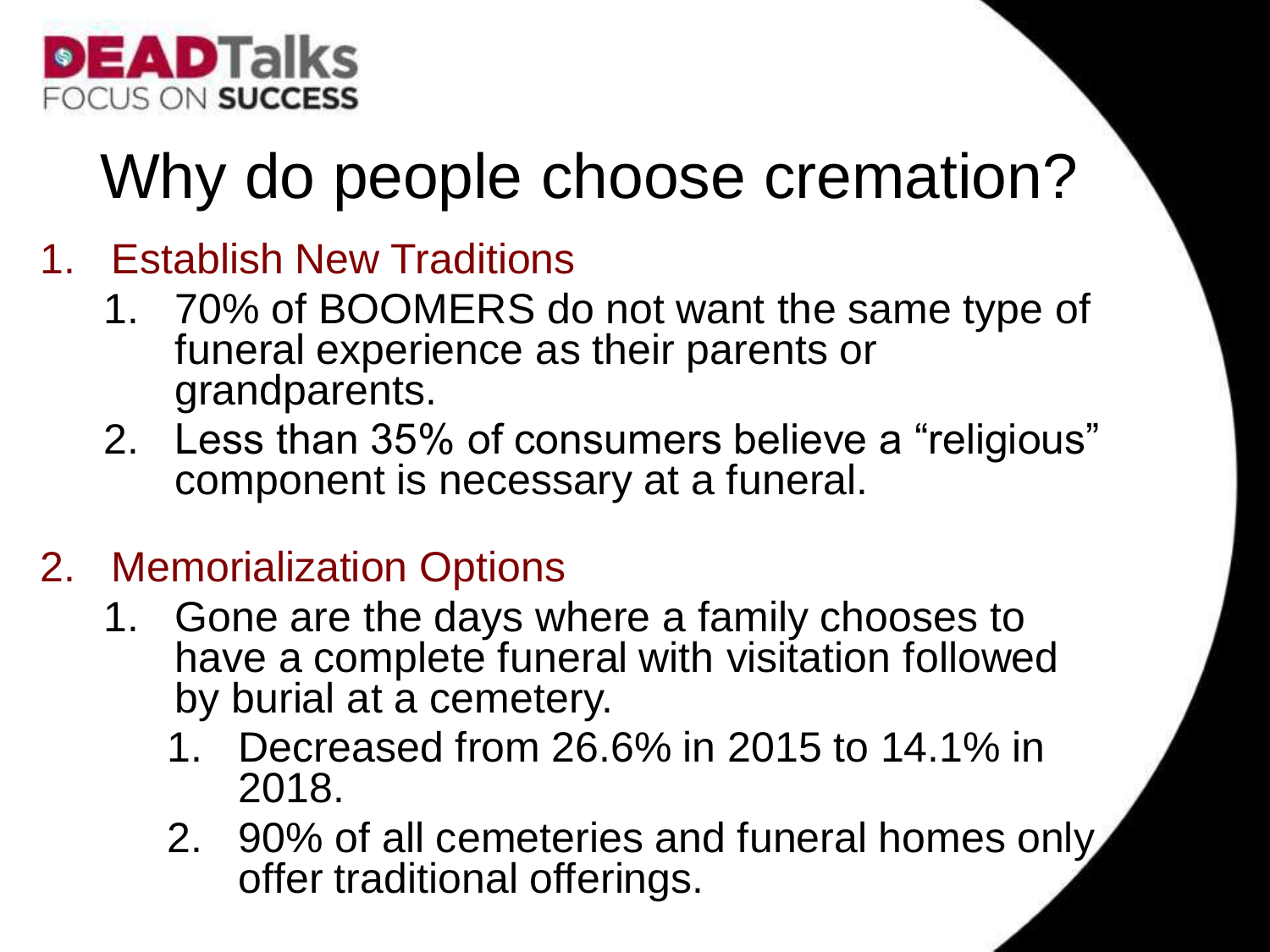

#### Why do people choose cremation?

- 3. Cost/Value/Perception of being easier
	- 1. 40.7% choose because the value equals the price. Another 20.1% choose because it requires fewer decisions and is seen as an easier process.
	- 2. Price comparisons can be made with the click of a mouse or a swipe of a finger.
		- 1. Average funeral: \$9000
		- 2. Average cremation: \$3000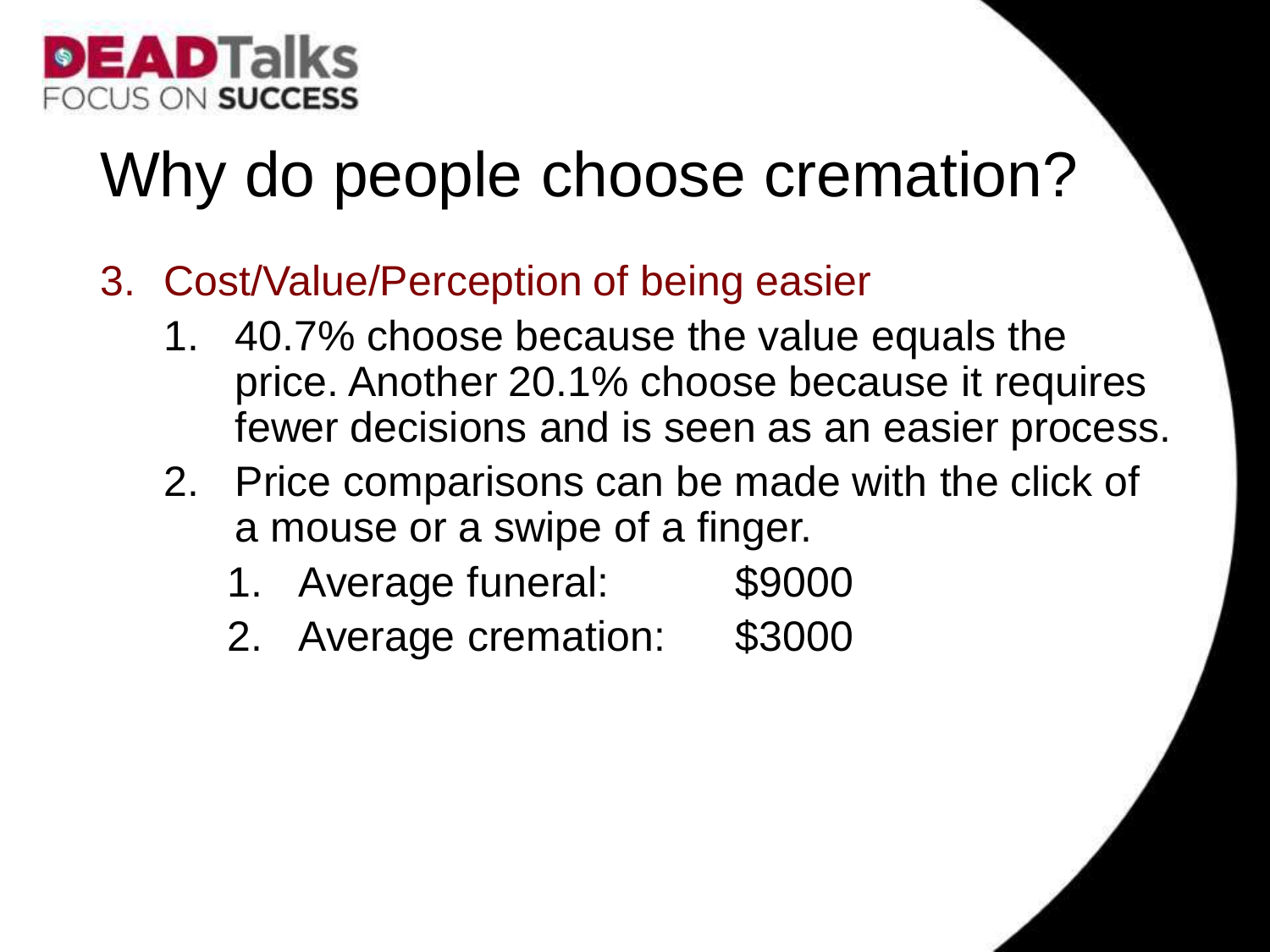

**ENJOYABLE** "I feel good About that."

Customer Experience Pyramid

#### **EASY**

"I didn't have to work hard."

#### **MEETS NEEDS** "I accomplished my goal."

*Forrester Research*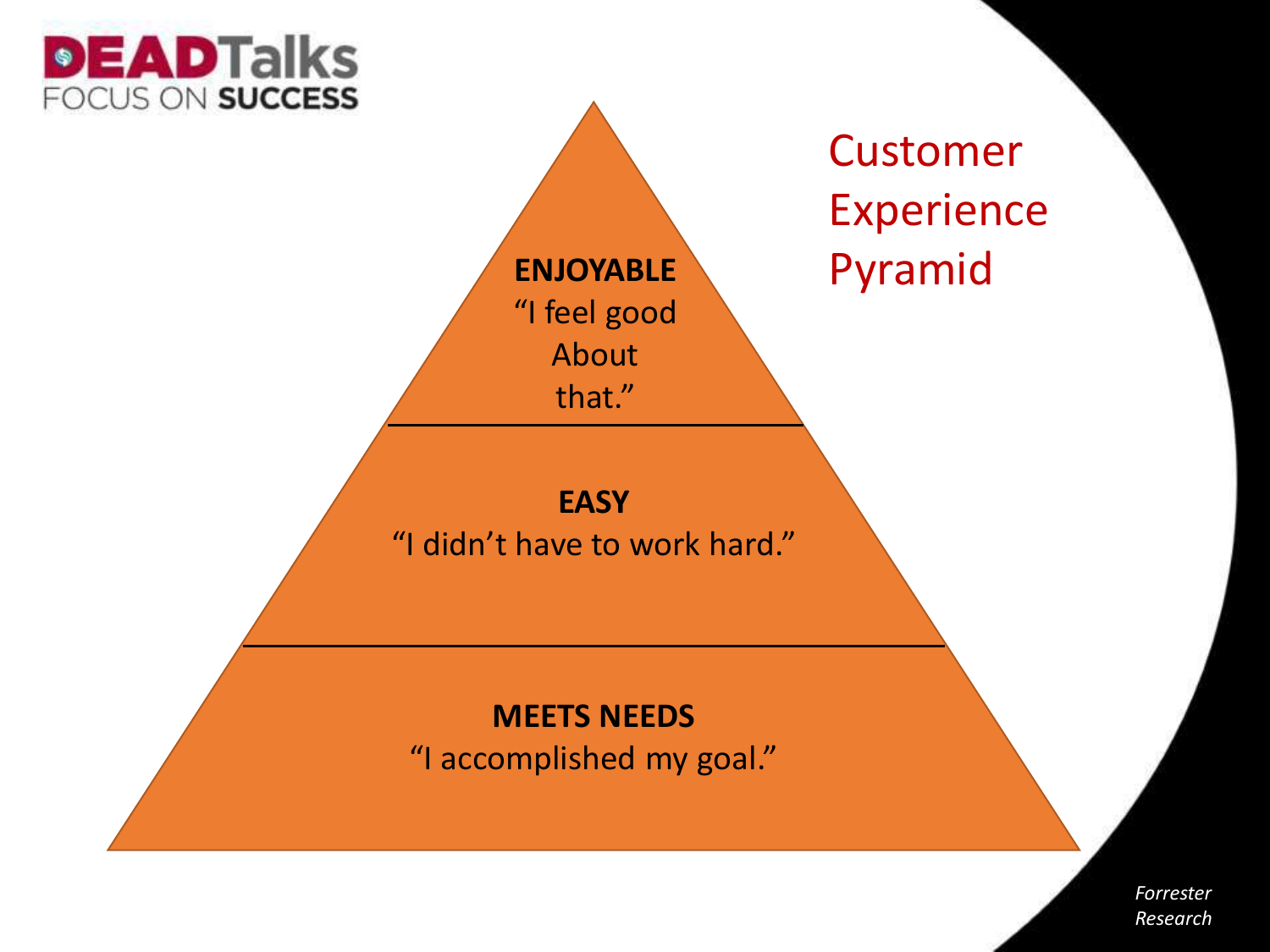



#### E= Engage/Educate

 $A = Ask$ 

S= Suggest

Y= Yield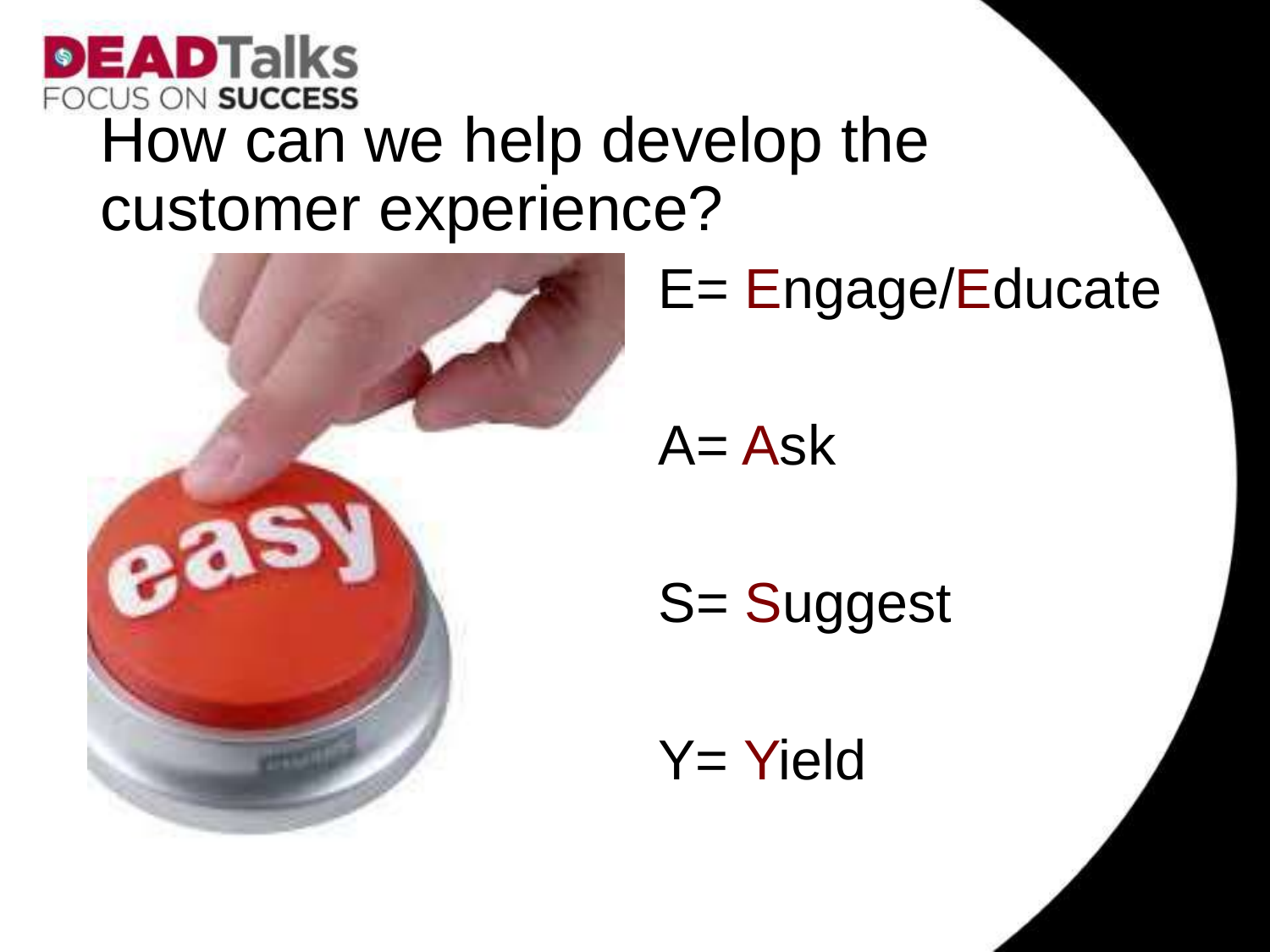

### ENGAGE / EDUCATE

- Only 17% of consumers realize they can permanently place their loved ones ashes in a cemetery.
- Engage them to build rapport and educate them about permanent placement at your cemetery.
	- DO NOT start pitching product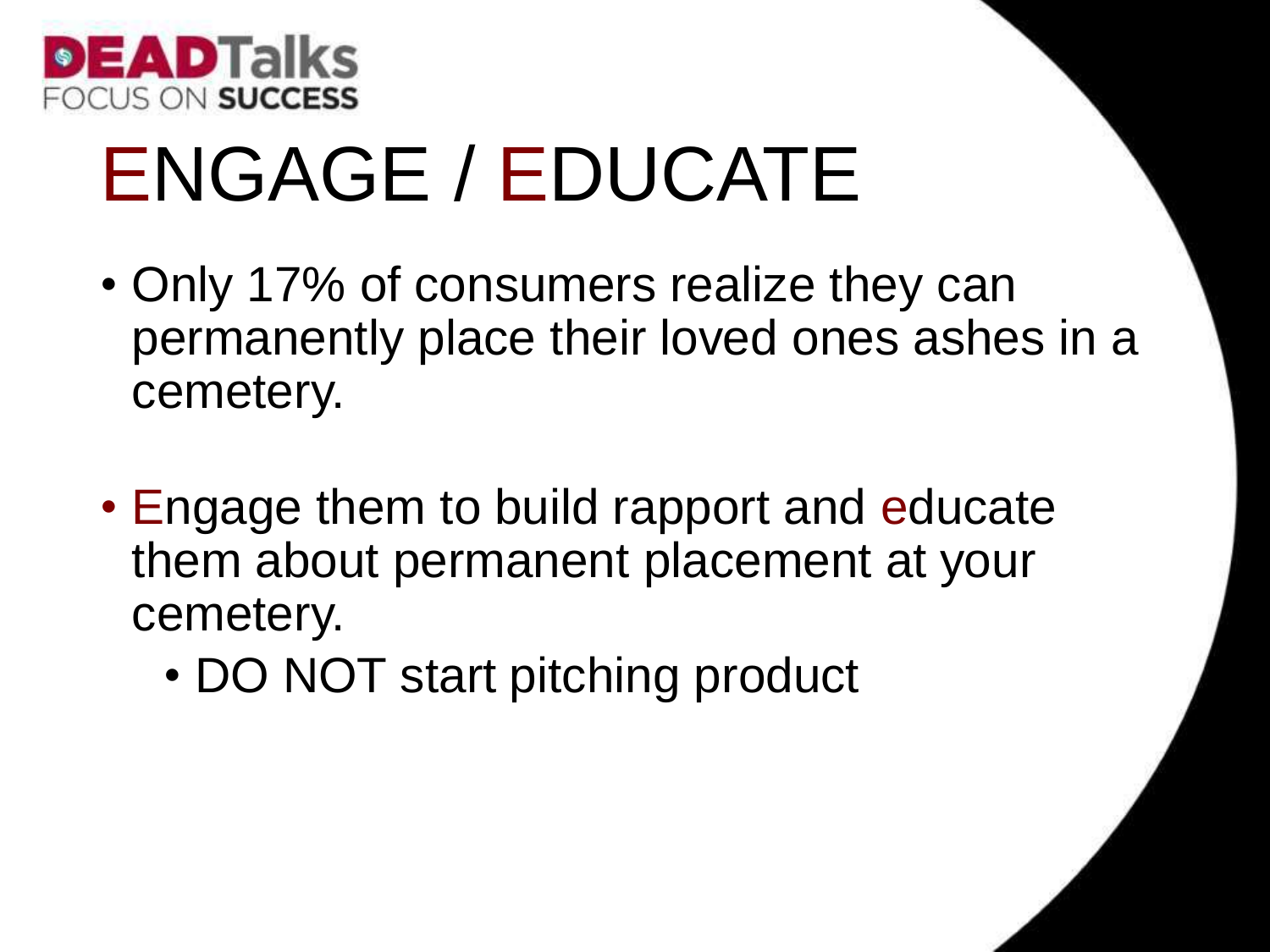

#### Example

*"Welcome to Memorial Park. I wish we could have met under different circumstances but I can assure you that Tim is in good hands. As a perpetual care cemetery, we take the care of our families very seriously. We have multiple options for permanent cremation memorialization for you to consider. We have a new cremation garden that celebrates the rich history of the cemetery through personal estates, vintage memorials and multiple columbarium. The area is beautifully landscaped and is adorned with a beautiful willow tree that dips into a reclaimed pond. We also have several ground burial options if you prefer a more traditional approach."*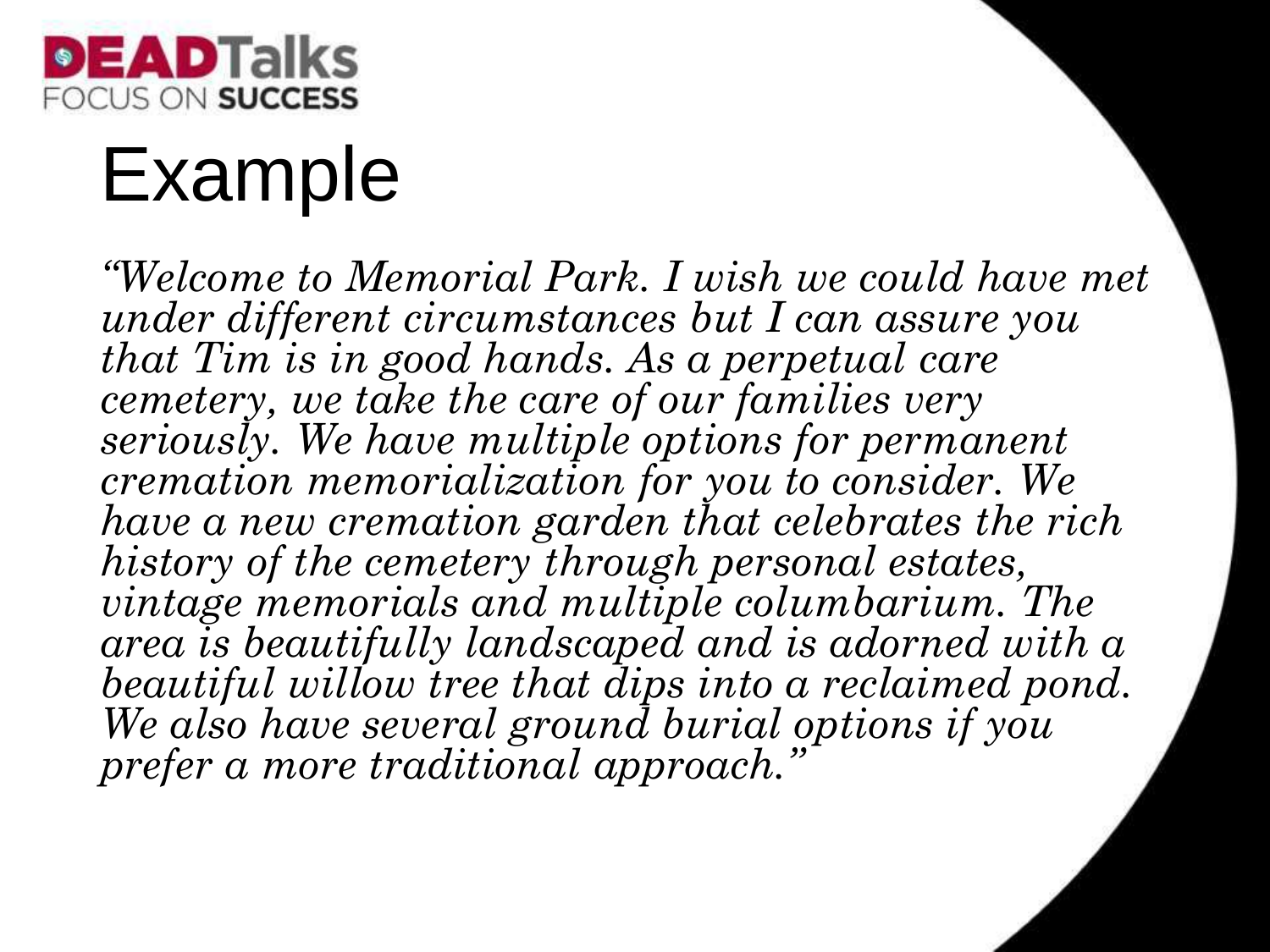

## Engaging Questions

- What have your impressions been when you have attended a cremation service in the past?
- What experience have you had with planning a life tribute for a loved one or friend?
- What did you like most about that experience? What did you like least?
- How would you like that experience to be different?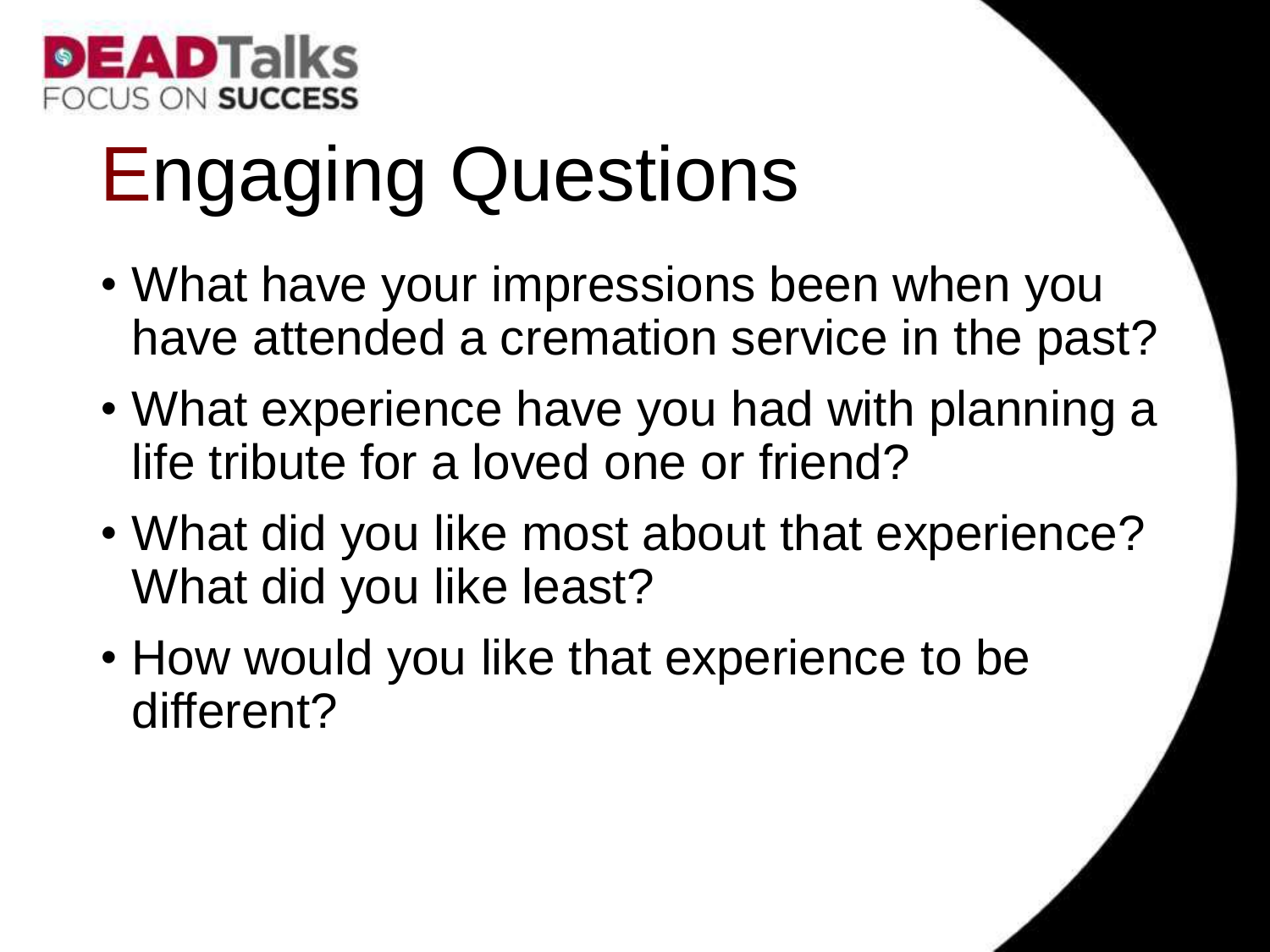

#### Remember:

- You are ONLY setting the table for success so you want to provide your family with enough information for them to want more.
- This is NOT the time to pitch product!
- Practice and use colorful language to make your offerings desirable.
- Provide reassurance about your commitment to them and their family.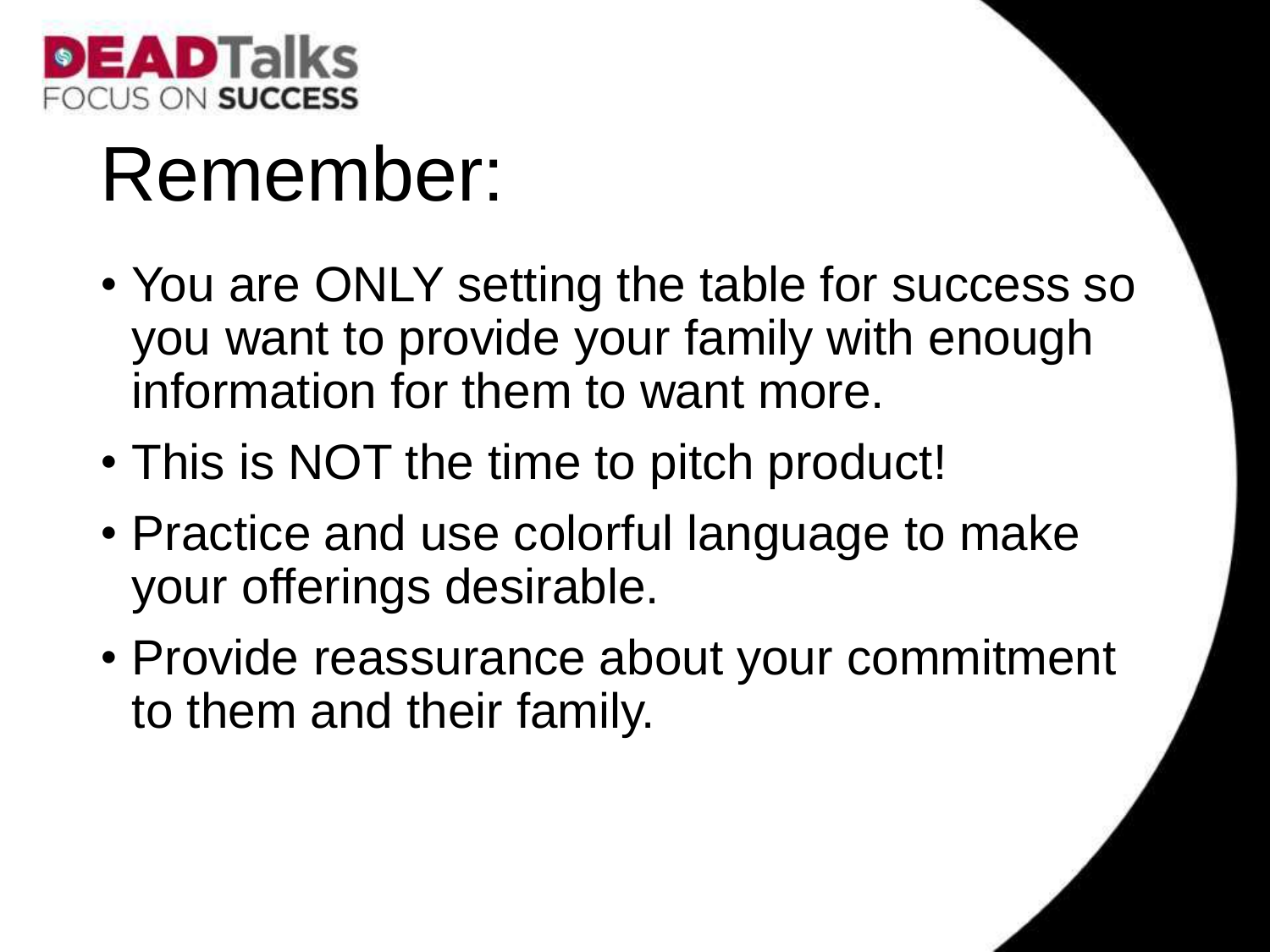

ASK

- Ask about the deceased.
- People buy from you for two reasons:

They like you.

They trust you.

• By asking about the deceased, you show a sense of vulnerability and empathy which is much needed in this process.

*"If you're not in the arena also getting your ass kicked, I'm not interested in your feedback." -Brené Brown*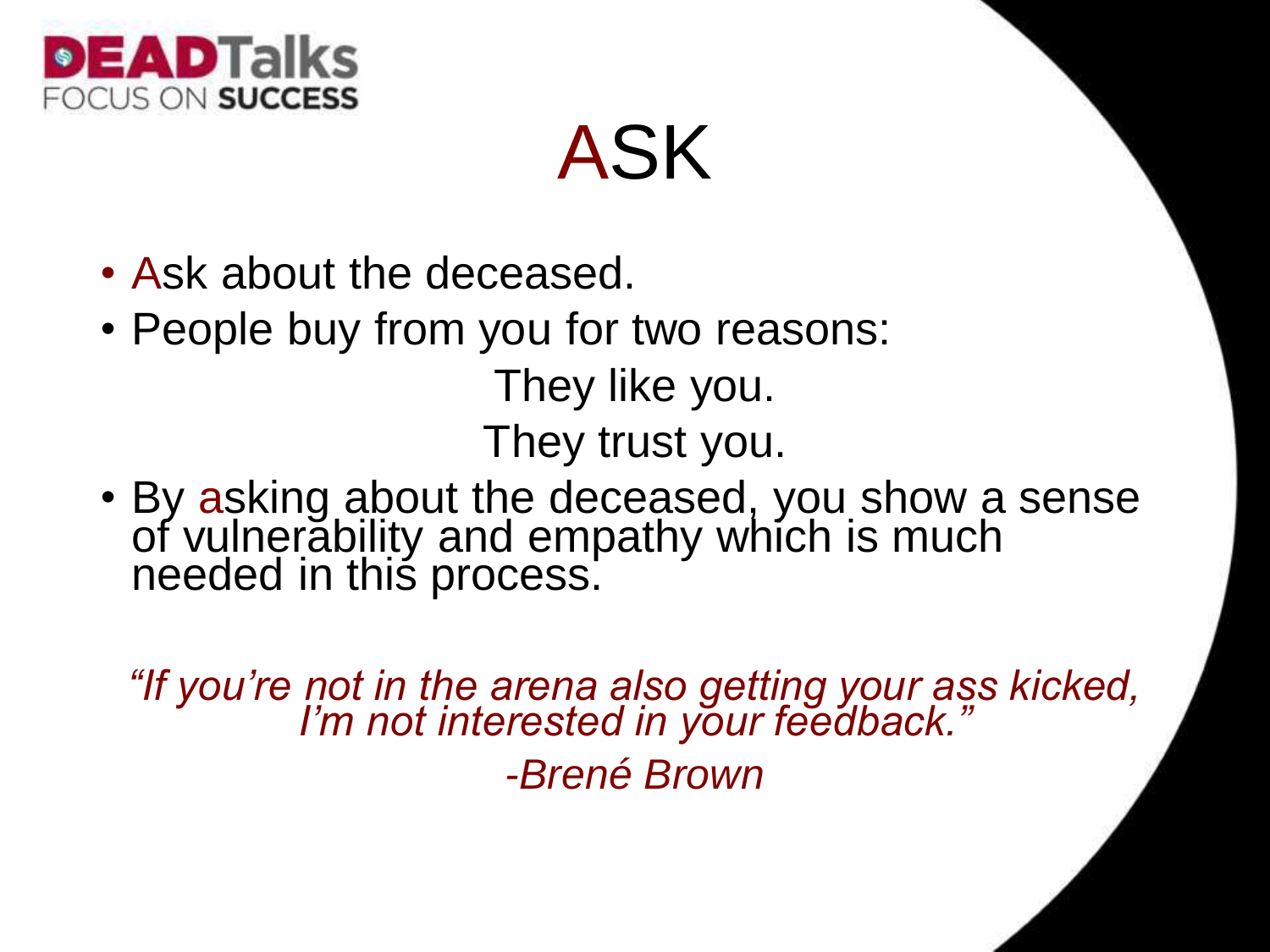

#### ASK

- *"Before I walk you through each of your options, let me take a few minutes to learn more about Tim."*
	- Shut up. Listen.
	- If they don't have a lot to say, ask probing questions.
- *"If you could design the perfect way to pay tribute to Tim, what would that look like?"*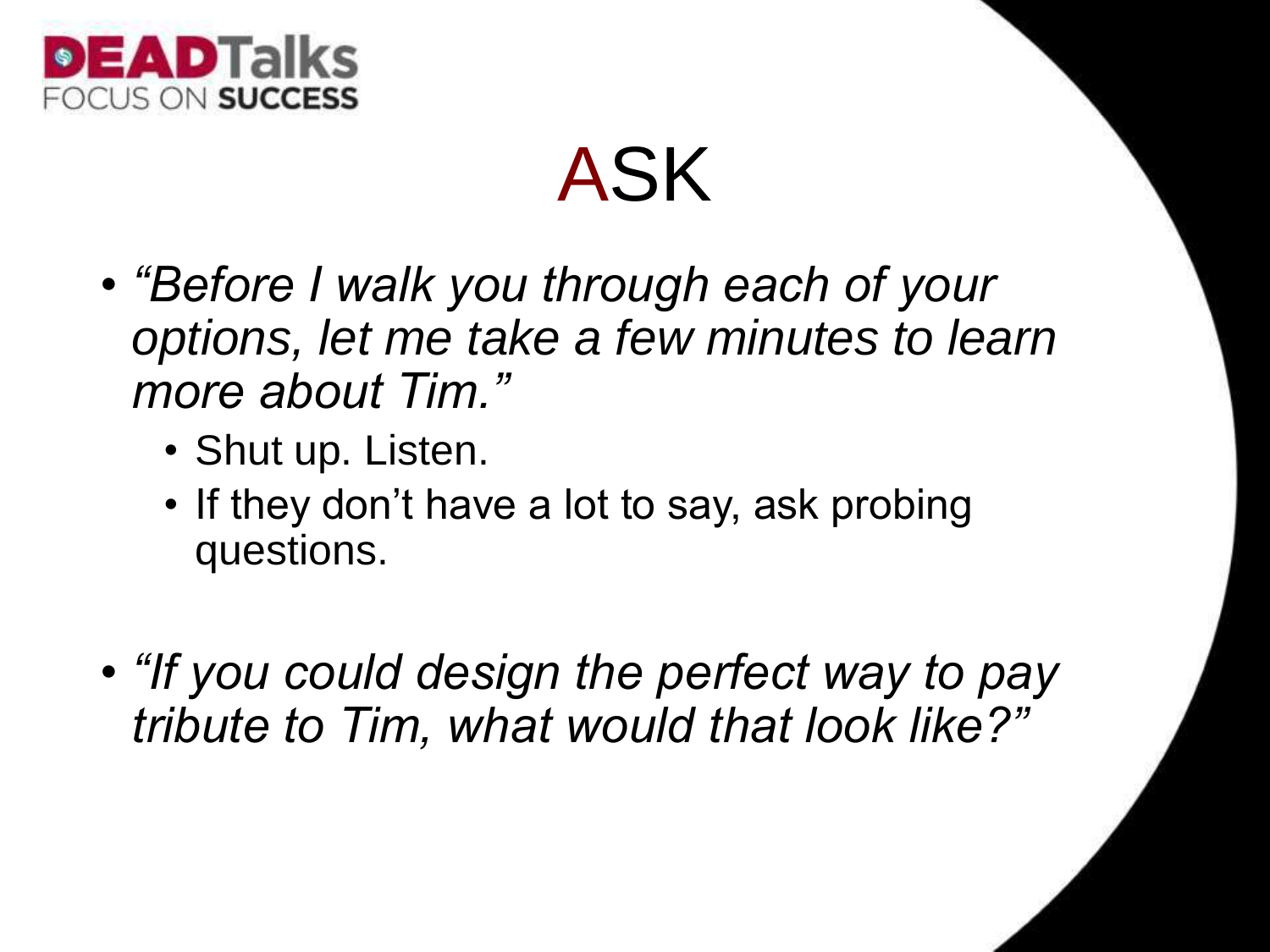

# Why ask questions?

- 1. To acquire knowledge
- 2. To cause someone to feel special/important
- 3. To guide a conversation in the direction we want it to go
- 4. To demonstrate humility to another
- 5. To gain empathy through better understanding
- 6. To stimulate idea generation

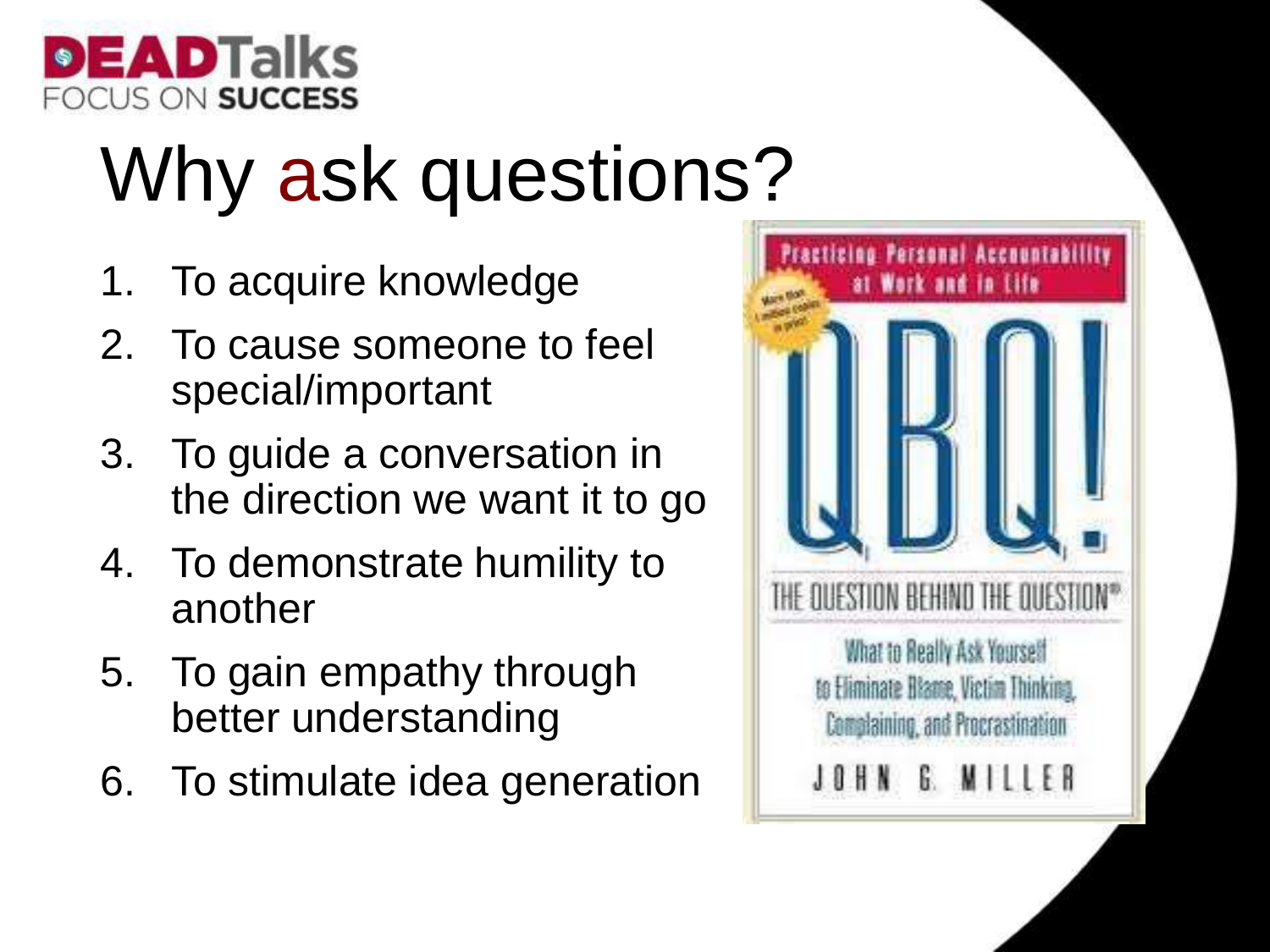

## SUGGEST

- Suggest permanent placement options for the family.
	- This requires 2 things:
		- A FULL knowledge of your cremation memorialization options.
		- Cremation memorialization options.
- Suggestions should be made based on the information you gathered in the "Ask" phase.
- By suggestive selling, you are serving the family as consultant, not a salesperson.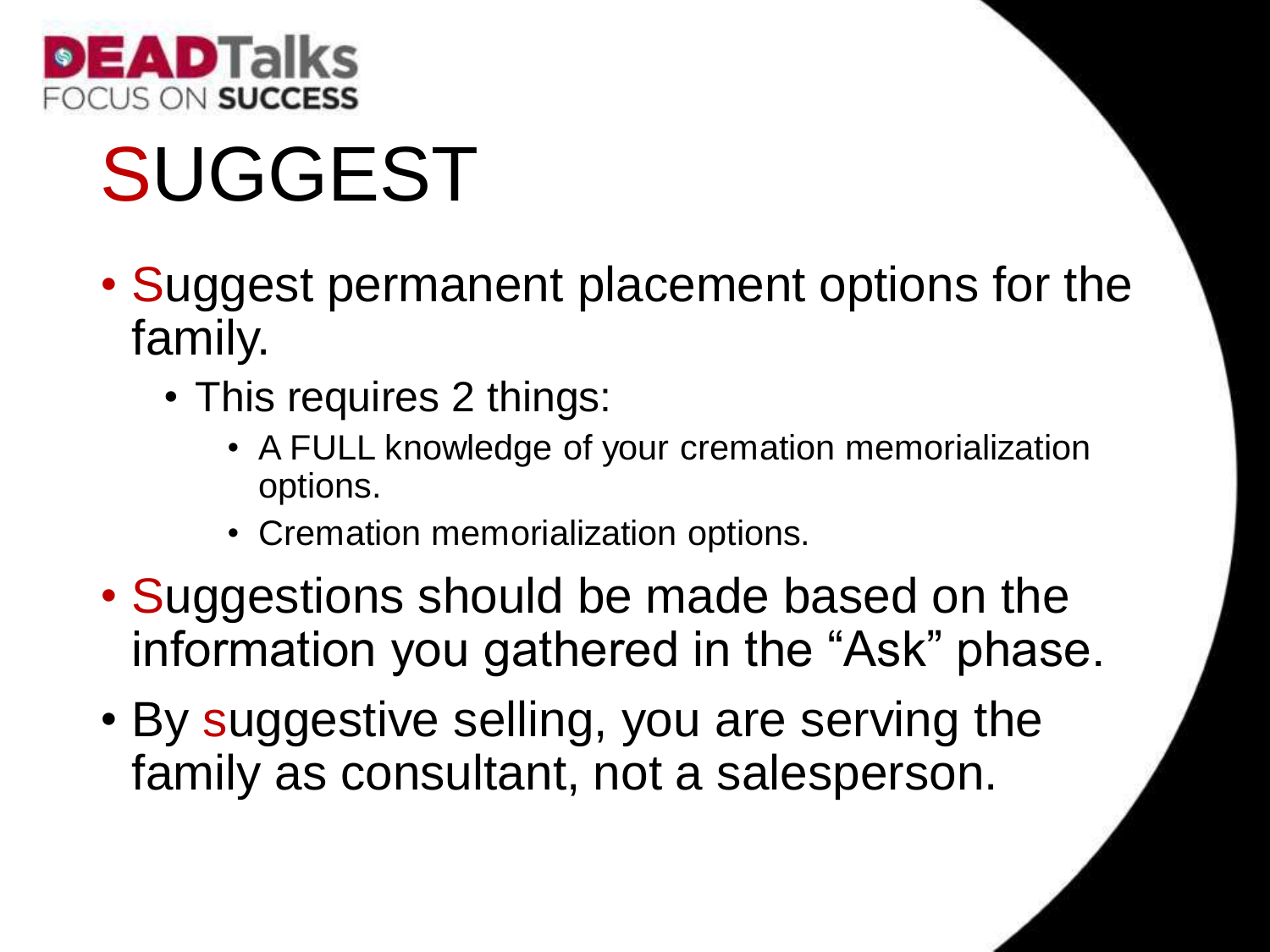#### **DEADTalks** FOCUS ON SUCCESS

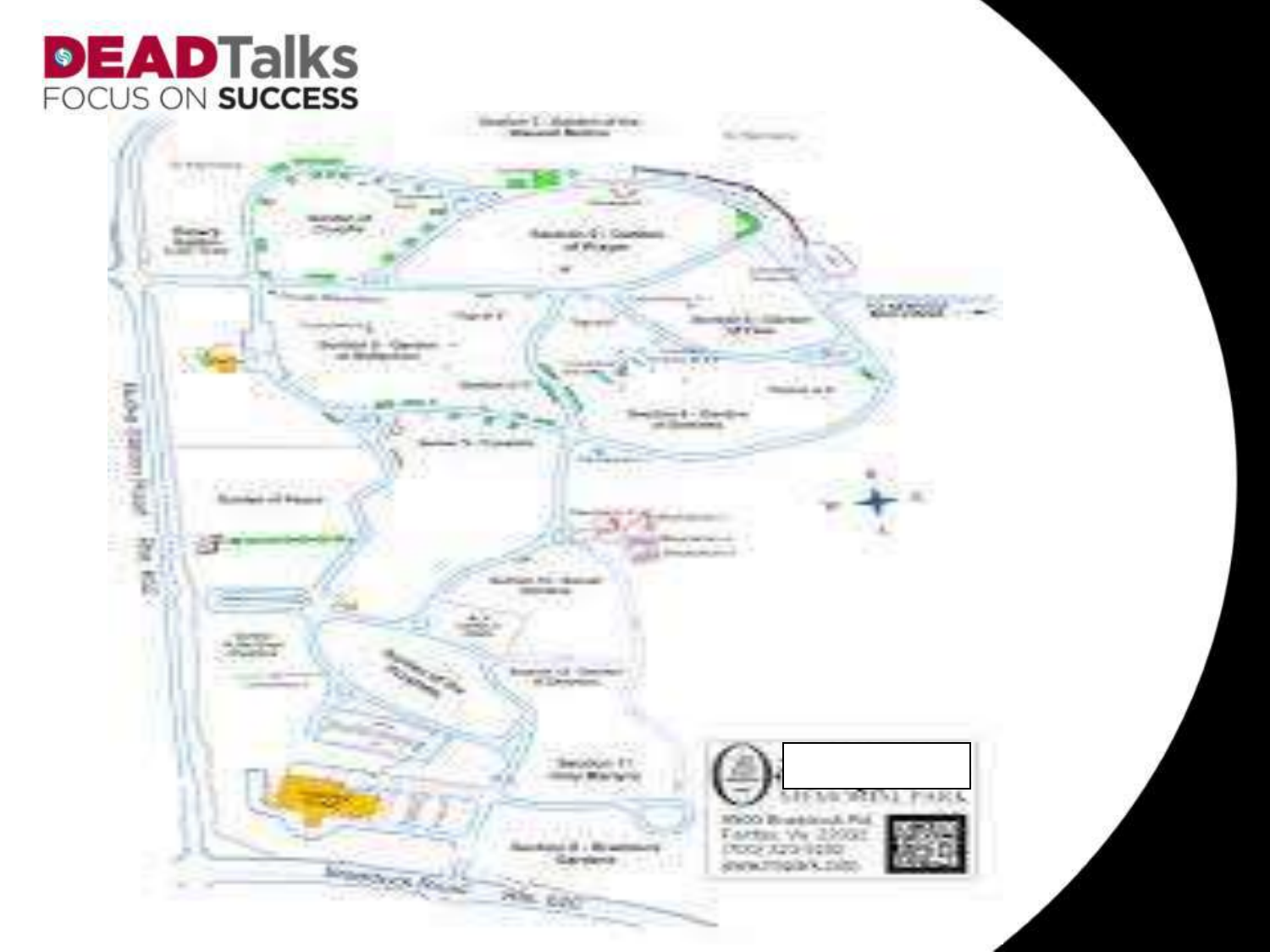

• *"Thank you for sharing…Tim was a remarkable young man. From our conversation and the photos you shared with me, would it be fair to say that Tim was truly passionate about American History and the great outdoors? Based on that, I would recommend two different options for you in our cremation garden. (1) we have Vintage cremation monument estates adjacent to our pond. These memorials were designed from some of the more historic monuments in our older cemeteries throughout the US… Or (2) we have memorial trees and boulders that surround the pond in the cremation garden. These natural memorials would capture his love of hiking and camping."*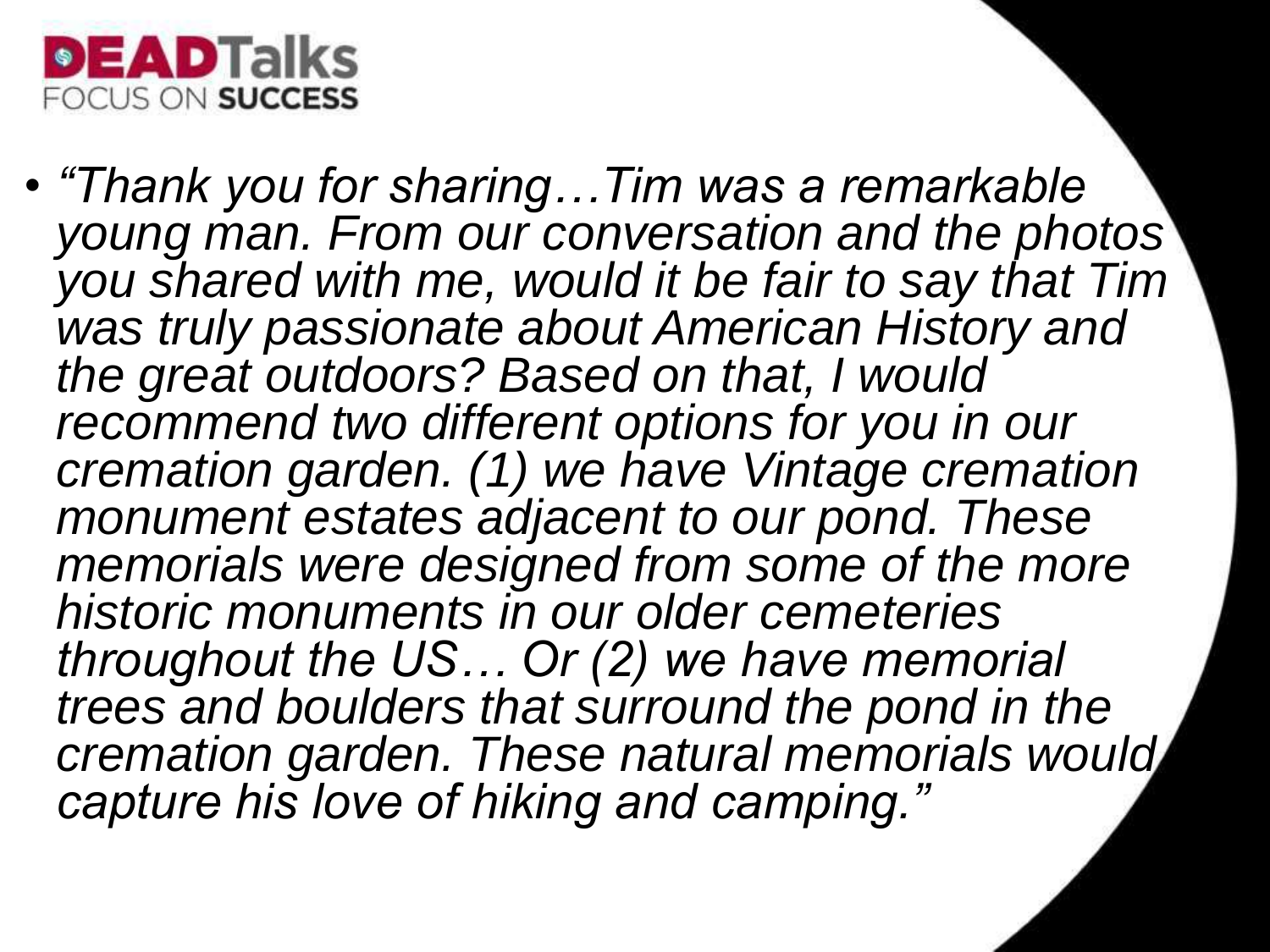

## SUGGEST

- Based on your discovery, you have made two creative suggestions on how to permanently memorialize in the cemetery.
- Be attentive and listen.
	- This is an important decision for the family. It is worth your complete attention and commitment.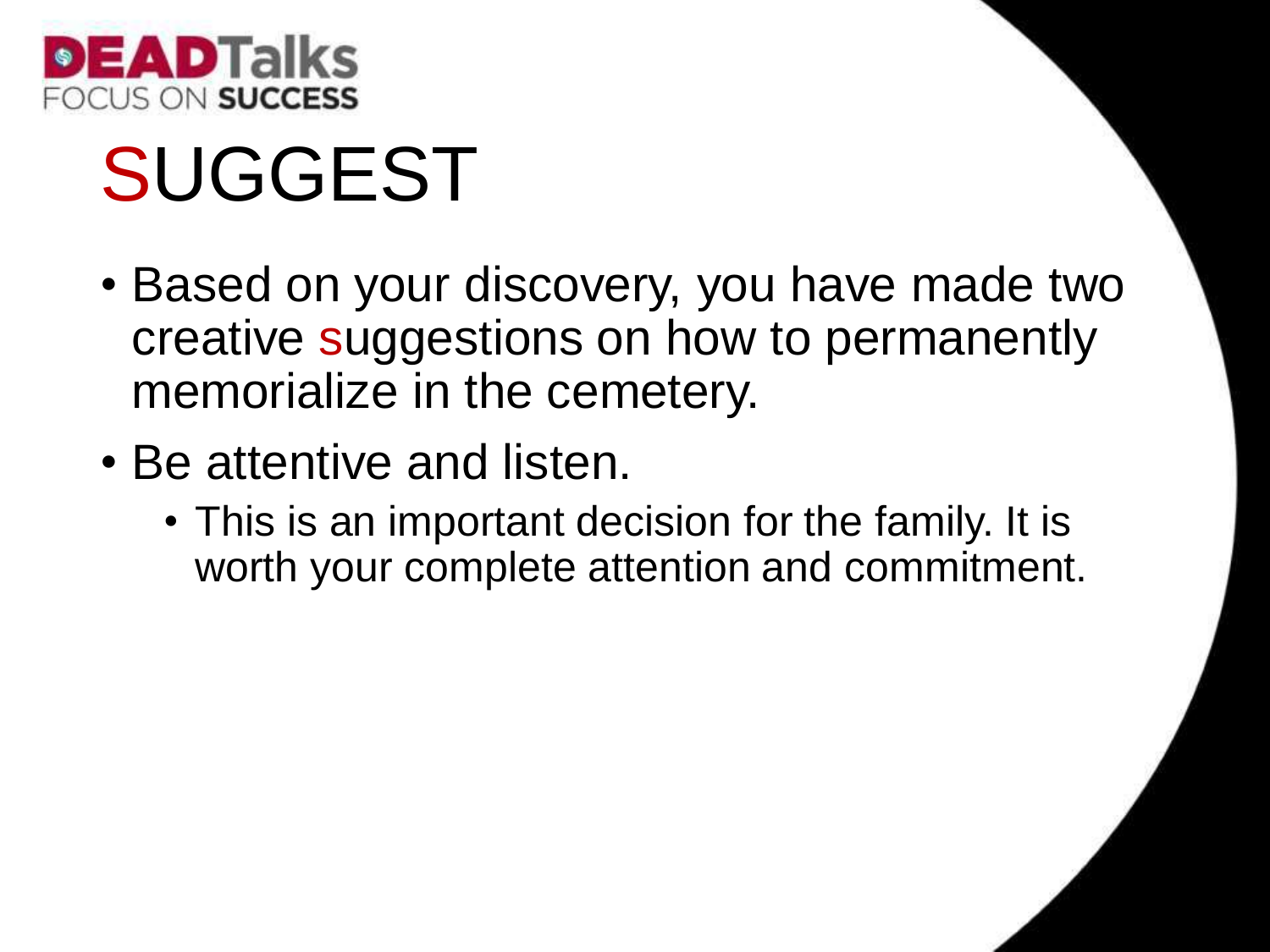

## YIELD

- This does NOT mean give up or immediately drop to the lowest price offering.
- It means you have to stay creative but yield to something that can fit into their budget.
- Remember: if you have 10 options and they don't choose number 1 or 2, DON'T jump all the way to 10. Try hitting one of the products 3-9.

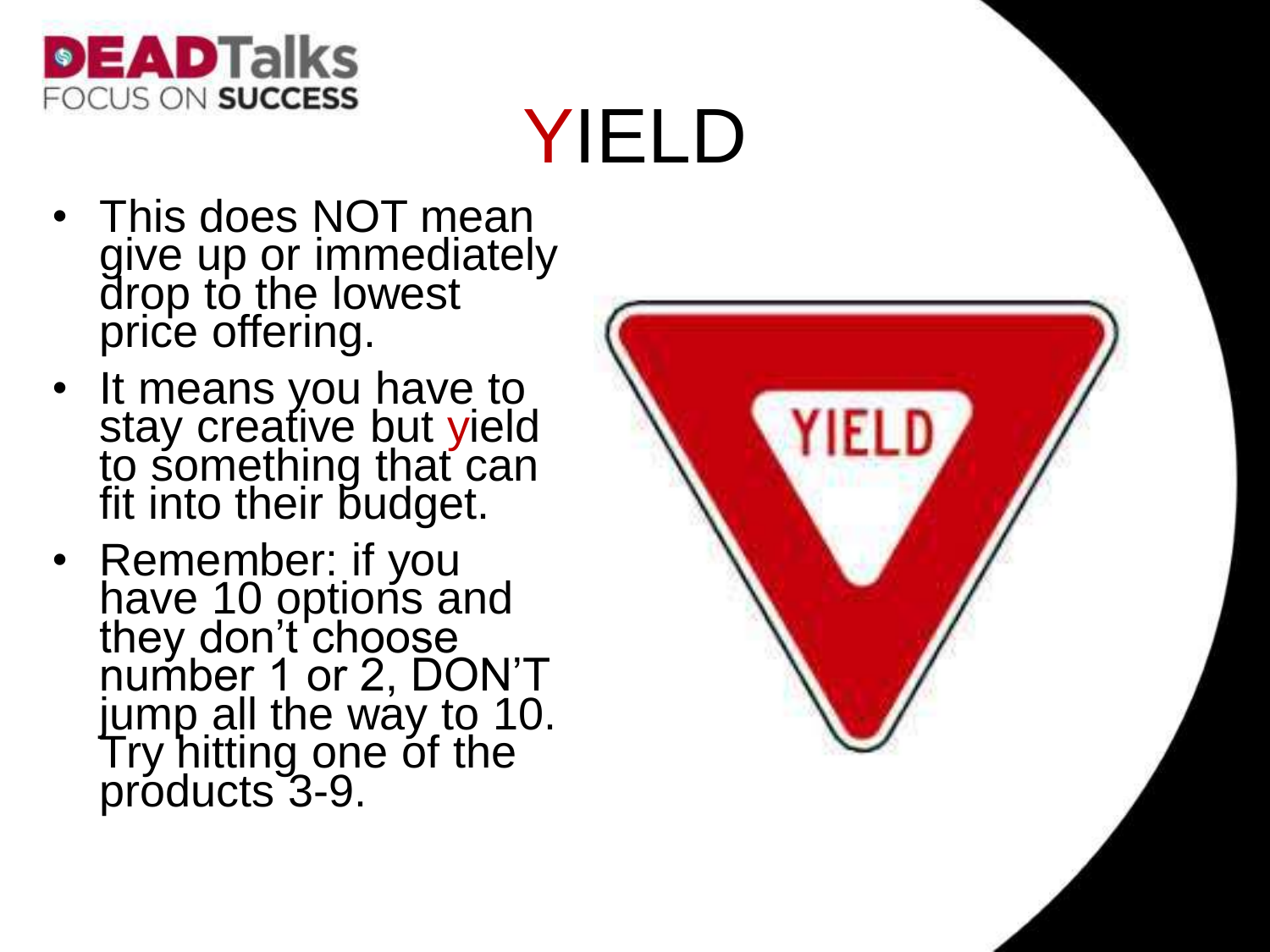

• *"Understandably the vintage monument estates and the memorial trees and boulders do not fulfill your wishes but I have several more options that might fit what you are looking for while still providing a fitting tribute for Tim. We have some beautiful niches in our center columbarium that we could place a custom emblem on. I noticed Tim had a tattoo of a Phoenix on his back. We could create a custom emblem and place it on the front of the niche. Would that be something you would be interested in?"*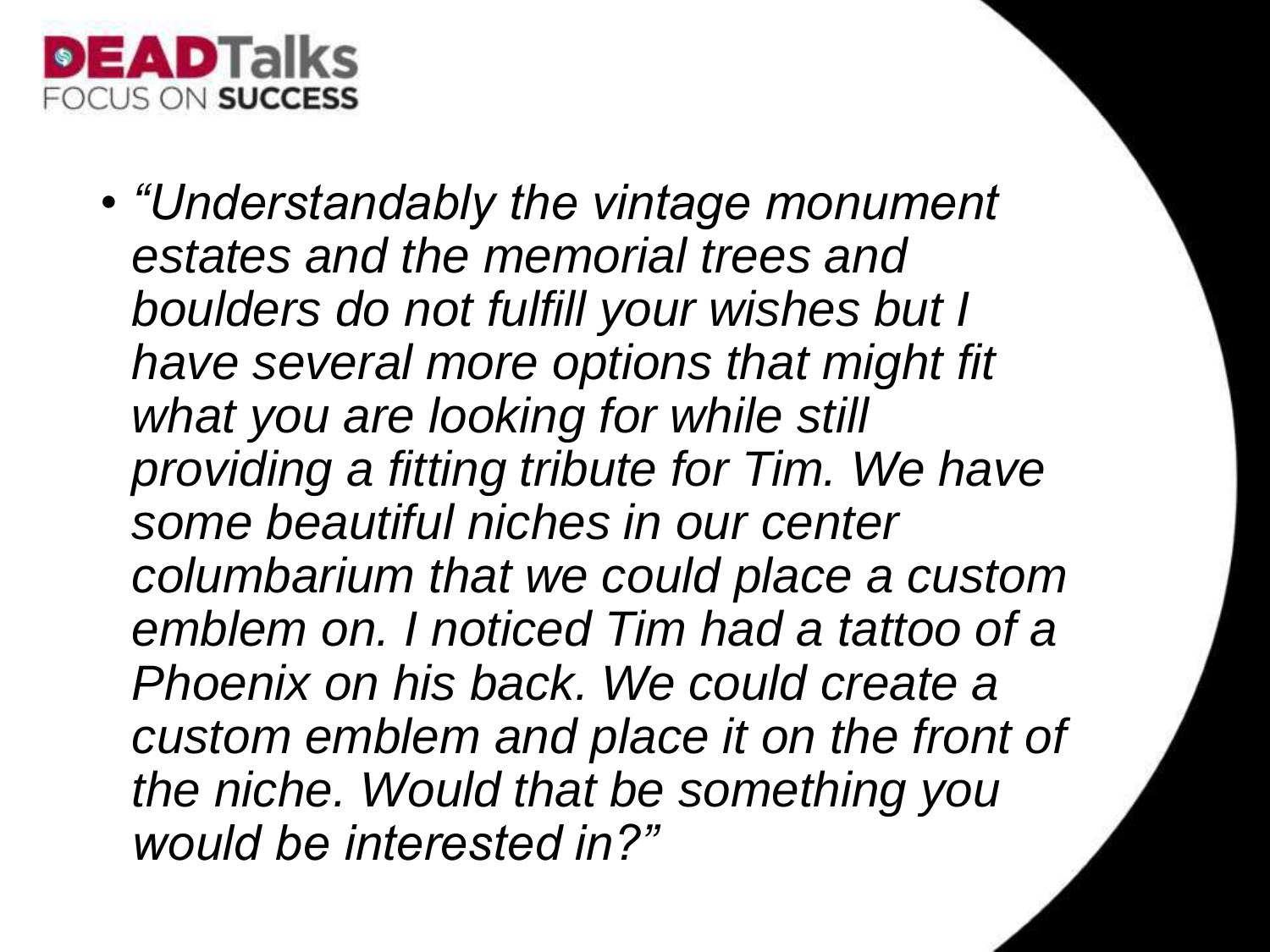

E

S

Y

# REVIEW Engage/Educate



**Suggest** 

Yield